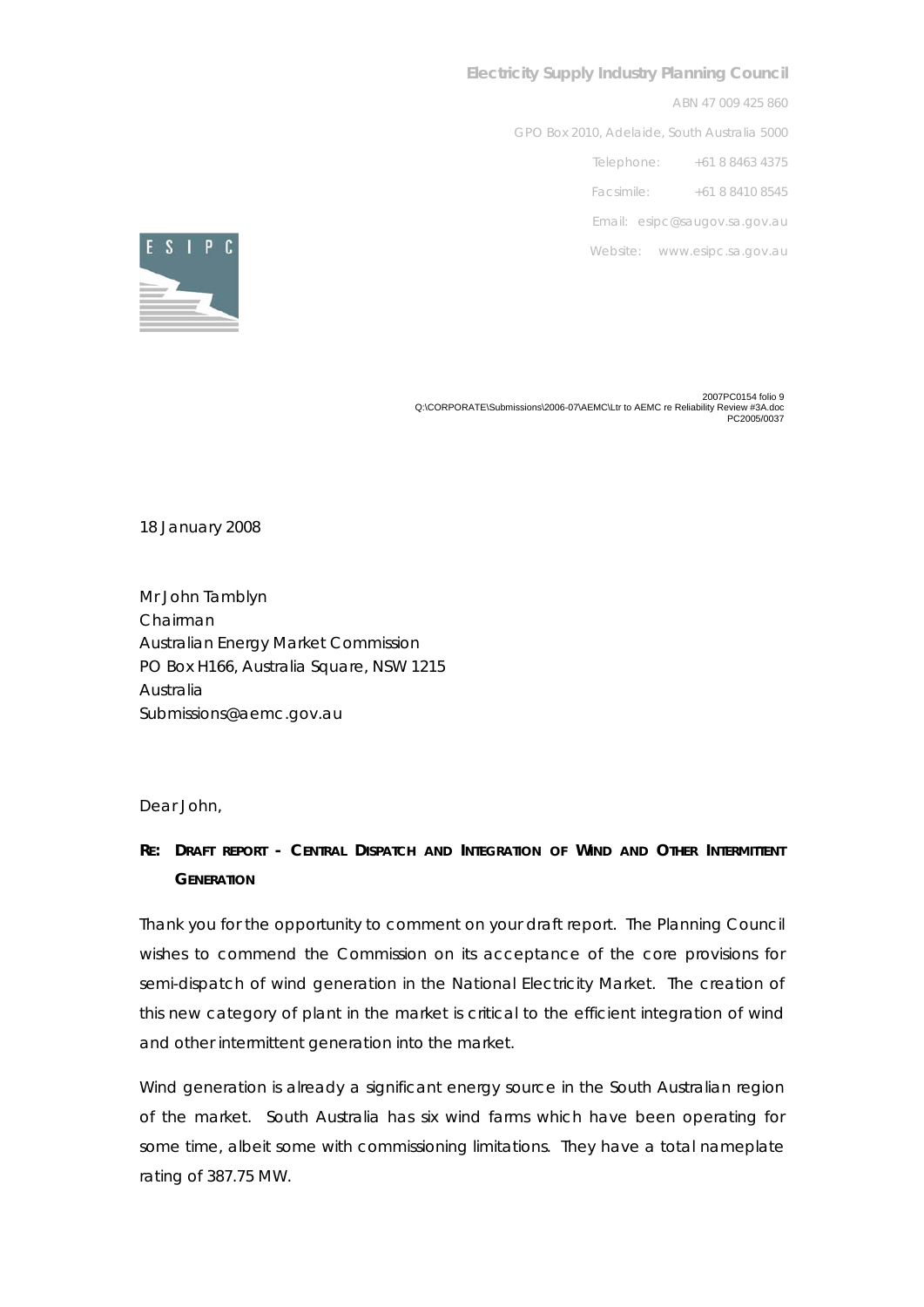Three new wind farms are currently being built in the State; Lake Bonney Stage 2, the Bluff at Hallett, and Snowtown. All of these generators were licensed in accordance with the latest ESCOSA licence conditions and hence all of these will be registered and operate as scheduled generators. These three have a combined nameplate rating of 341.7 MW.

The Hallett Hill wind farm is now committed to construction during 2008 and this will take the total installed capacity in South Australia over 800 MWs as follows:

| <b>Registered</b><br><b>NEM</b><br>Participant | <b>Power Station</b>   | # Units and<br>Name-plate<br>Rating (MW) | <b>Station</b><br><b>Capacity</b><br>(MW) |
|------------------------------------------------|------------------------|------------------------------------------|-------------------------------------------|
| Completed:                                     |                        |                                          |                                           |
| Babcock & Brown                                | Lake Bonney Stage 1    | 46 x 1.75                                | 80.5                                      |
| Hydro<br>Tasmania/EHN                          | <b>Cathedral Rocks</b> | 33 x 2                                   | 66                                        |
| International Power                            | Canunda                | $23 \times 2$                            | 46                                        |
| <b>AGL Hydro</b>                               | <b>Wattle Point</b>    | 55 x 1.65                                | 90.75                                     |
| <b>Tarong Energy</b>                           | Mt Millar *            | 35 x 2                                   | 70                                        |
| <b>Tarong Energy</b>                           | Starfish Hill          | 23 x 1.5                                 | 34.5                                      |
| Sub-Total Non-<br>scheduled                    |                        |                                          | 387.75                                    |
| <b>Under Construction:</b>                     |                        |                                          |                                           |
| <b>AGL</b>                                     | Hallett                | 45 x 2.1                                 | 94.5                                      |
| Babcock and<br><b>Brown</b>                    | Lake Bonney Stage 2    | $53*3.0$                                 | 159                                       |
| Trustpower                                     | Snowtown               | 42 x 2.1                                 | 88.2                                      |
| Sub-Total<br>scheduled UC                      |                        |                                          | 341.7                                     |
| Committed:                                     |                        |                                          |                                           |
| AGL                                            | <b>Hallett Hill</b>    | $34 \times 2.1$                          | 71.4                                      |
| Sub-Total<br>scheduled C                       |                        |                                          | 71.4                                      |
| <b>TOTAL</b>                                   |                        |                                          | 800.85                                    |

\* Note: Currently limited to 16 MW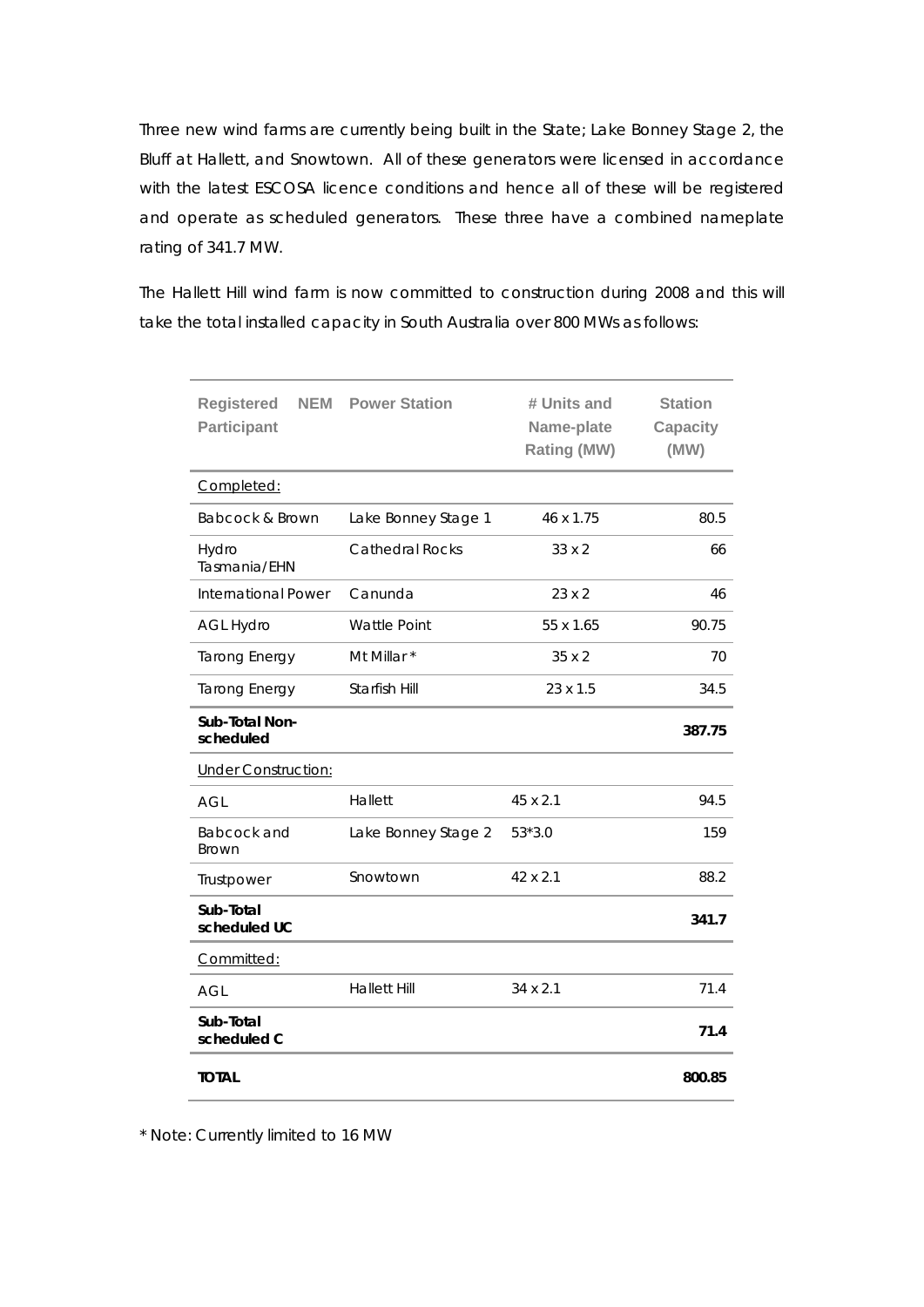New legislation to extend further support for renewable generation has been proposed in New South Wales and has been promised by the Commonwealth Government. The prospect of this legislation has prompted a new round of interest in wind generation and a number of parties are actively negotiating connection arrangements as a result. Proposed new wind farms and expansions of existing facilities that are being actively pursued in South Australia would, if they all proceeded, take South Australian installed wind generation to 1,265 MW.

South Australia already rates amongst the world's most wind intensive power systems. When the current and committed wind generation is fully operational, the 801 MW should yield around 2,385 GWhrs/a or 16.5% of forecast native energy demand in the State, while 1265 MW could be expected to yield around 3768 GWhrs/a or 26% of forecast native energy demand. These relative contributions of wind generation can be compared with those of the recognised leading international users of wind energy by percentage of total consumption**:** 

| Country | Percentage of total energy consumption generated by wind |
|---------|----------------------------------------------------------|
| Denmark | 20%                                                      |
| Spain   | 9%                                                       |
| Germany | 7%                                                       |

The expected growth of wind generation is not just a South Australian phenomenon. The policy of the new Commonwealth Government is to

"Ensure the equivalent of at least 20 per cent of our electricity supply – or approximately 60,000 GWh – is generated from renewable sources by 2020.

Increase the Mandatory Renewable Energy Target (MRET) to 45,000 GWh to ensure that together with the approximately 15,000 GWh of existing renewable capacity, Australia reaches Labor's 20 per cent target by 2020."

Some sources of renewable energy in the existing MRET scheme such as hydro above baseline, bagasse and solar hot water are unlikely to be major contributors to any future scheme. The Planning Council considers that wind generation is currently the most commercially viable source of renewable energy and, as such, might be expected to supply over half of this target. This would imply that over 7,000 MW of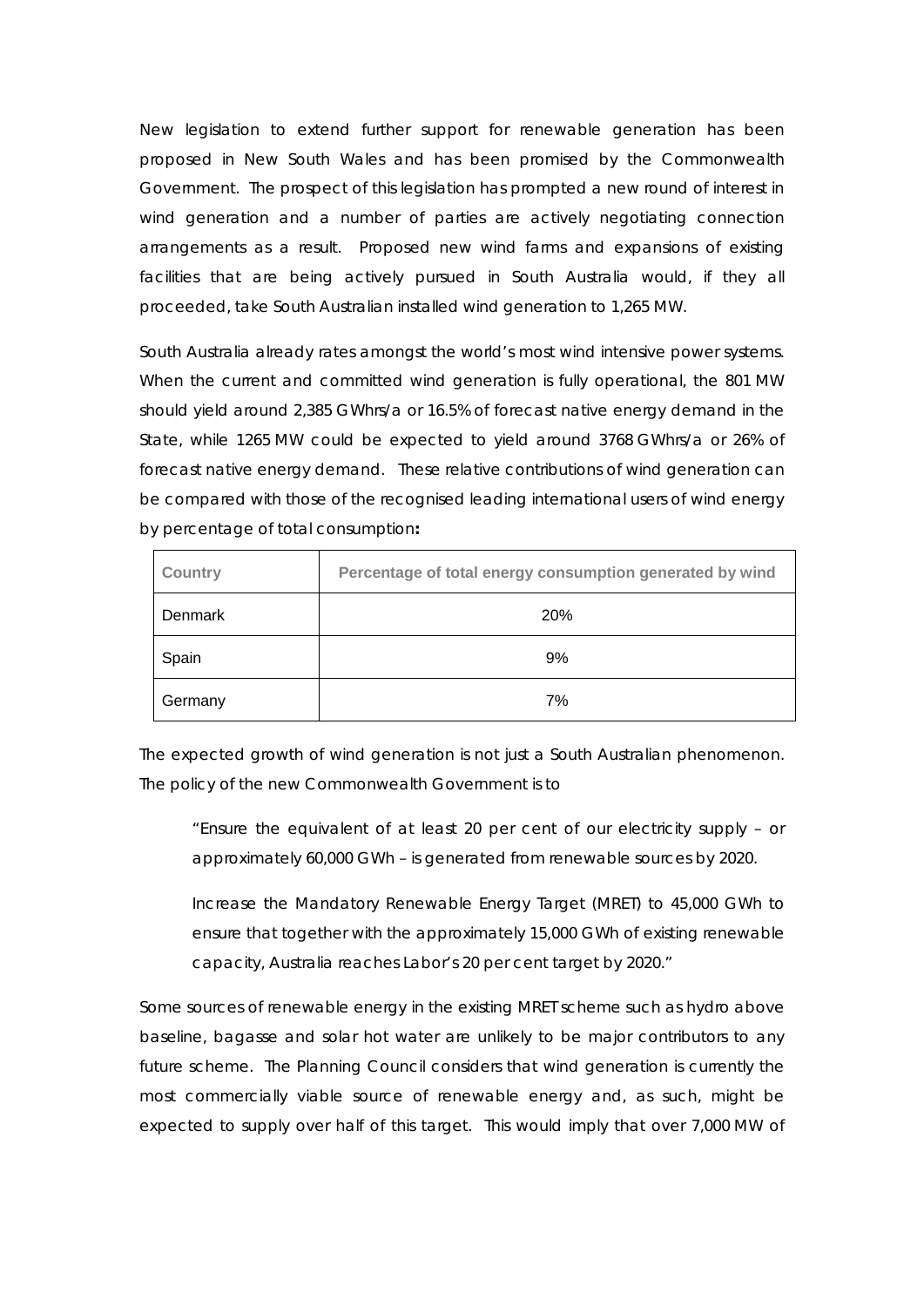new wind generation is likely to be constructed in Australia over the next decade. The most likely area for much of this is in the Southern half of the NEM.

This implies that the current high (by world standards) proportion of wind generation in South Australia could become the norm across much of the NEM and potentially reach world leadership in South Australia. The Planning Council is therefore concerned to ensure that the detailed arrangements for semi-dispatch are derived from the objective of maintaining market efficiency with the integration of significant levels of wind generation rather than on the basis of minimising any additional requirements as implied in section 4 of the draft report.

The following sections outline a number of areas where the Planning Council considers the arrangements should be refined to meet this objective. These proposed changes would not be onerous on new wind generators or inconsistent with requirements internationally. Furthermore these changes would facilitate the ongoing development of intermittent generation such as wind by fostering an environment in which economically efficient NEM development occurs consistent with the achievement of the government's renewable energy objectives.

### *Registration and aggregation*

The AEMC has proposed modifications to Chapter 2 which add considerable complexity to the Rules as they currently exist and may potentially confuse the situation. It is important that the Rules are clear that all generation capacity at the connection point is aggregated for the purposes of classifying a generator. The current arrangements have been successfully applied to other conventional and renewable generators consisting of multiple individual units and the value of any administrative changes in this respect is not evident. If changes were to be made in the registration arrangements, the Planning Council recommends that registration focus on the concept of the *generating system* to ensure consistency with the rest of the Rules and technical standards and so that all relevant plant items are captured for the purposes of compliance.

The expanded concept of a *generating system* was introduced during the most recent review of the technical standards in recognition of the importance of grouping all critical generation and connection assets that contribute to the generator meeting the necessary technical performance at the connection point. This is important in many wind farm designs where the compliance with technical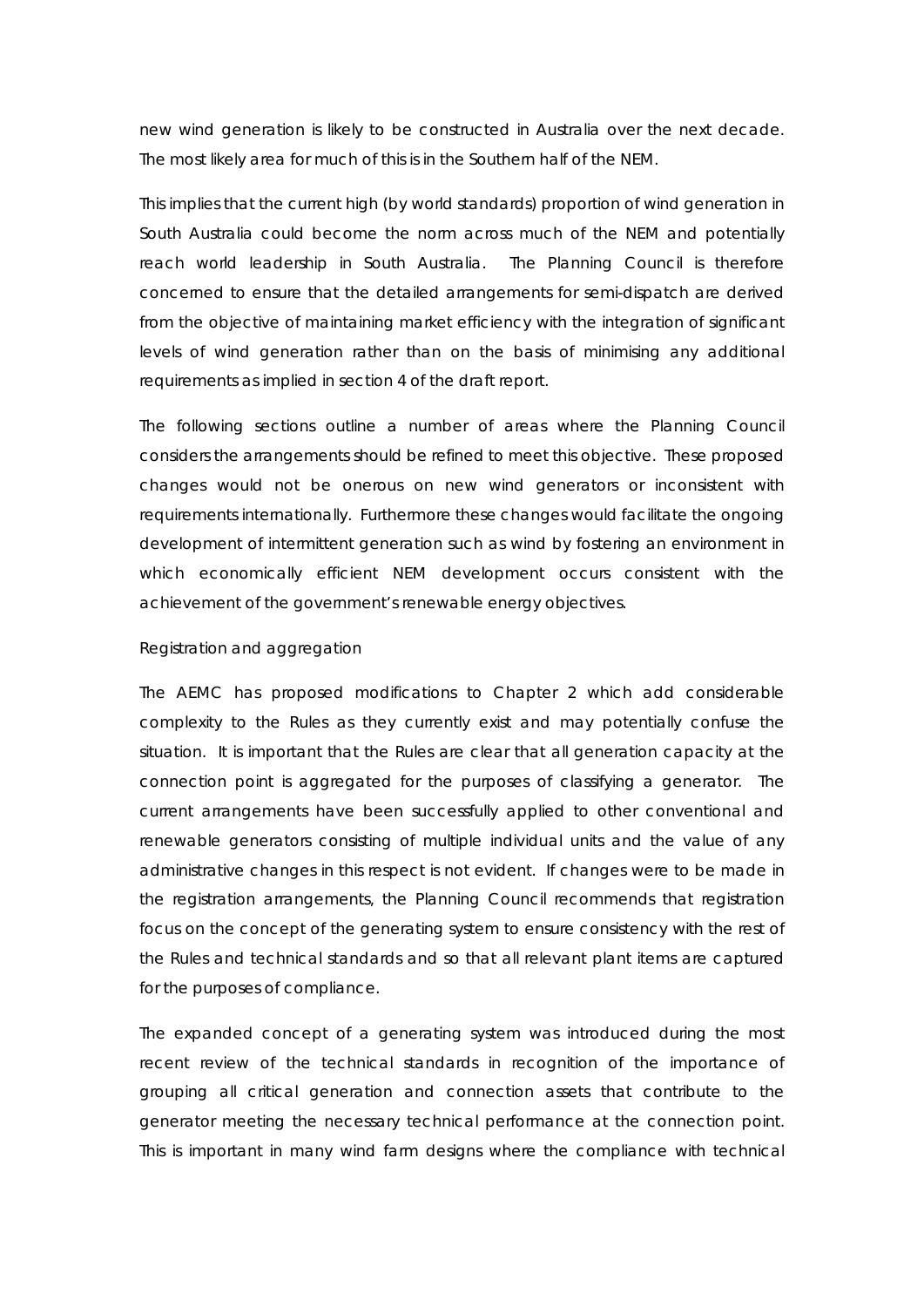standards depends upon other connection equipment in addition to the wind turbines themselves.

Importantly, the provisions under Chapter 3 should continue to address aggregation for the purposes of bidding and operation. The provisions for aggregation of semidispatched plant should be enhanced to be more explicit and to allow aggregation of groups of similar wind turbines on a site if accepted by NEMMCO as being appropriate for the management of system security and the estimation of their generation output over the various timeframes. This would require not only that the turbines had the same technical characteristics but also that groups had similar wind regimes and that the grouping supported accurate wind forecasting. Requirements in respect to the forecasting system may change over time and aggregation arrangements may need to be reassessed from time to time. Appropriate grouping should be reflected in the AGC control arrangements rather than vice versa.

# *Incorporation of semi-scheduled generators into the pre-dispatch and projected assessment of system adequacy (PASA) processes.*

The AEMC argues that the Unconstrained Intermittent Generation Forecast would negate much of the need for semi-schedule generators to participate in pre-dispatch and PASA. The Planning Council considers that this approach has value and could lead to both better management of wind generators in the market and the simplification of operating arrangements for them. The proposed utilisation of the state-of-the-art central forecasting tool has potential benefits in the longer term as it is developed and refined. However, the proposed Rule changes:

- o reduce the obligations on wind generators to provide availability data; and
- o risk removing wind generators from any accountability for forecasting.

### *Implementation of forecasting*

The variability of wind generation and the operation of the market mean that accurate wind forecasting is fundamental to delivering efficient and effective outcomes. The NEM has no explicit cross-temporal optimisation but rather is based on providing information to market participants to allow them to make their own decisions on plant commitment. Efficiency will suffer if that information is not as accurate as possible as incorrect commitment decisions may be made as a result. Employing the wrong mix of plant for a given market requirement will raise costs and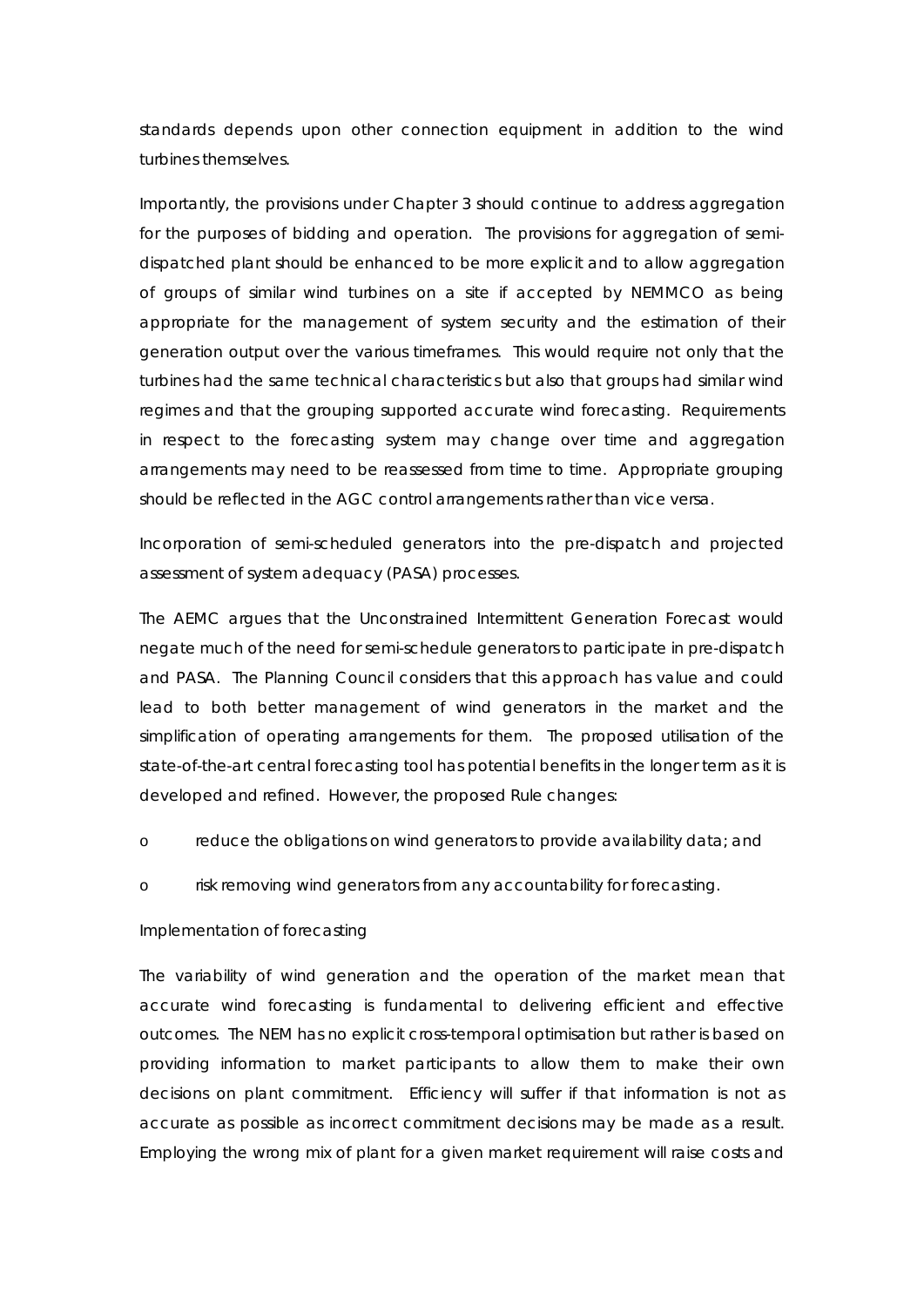potentially lead to increased market prices. In the extreme, the reliability and security of the market may be at risk.

The Planning Council therefore considers that the provisions to support wind forecasting should seek to deliver the best possible outcomes. The proposed wind forecasting process is currently being developed to be run centrally by NEMMCO, but its performance relies, to a significant extent, on the provision of accurate data and information by the wind farms. The effectiveness of these forecasts and the operation of the wind forecasting system would be eroded by the softening of the provision of availability data proposed in the draft report. That maintenance schedules for wind farms can change is true for most generators and plant operators in the market. The obligation should be for all generators to use reasonable endeavours to provide the best information available at any time. This should not be too onerous on wind farm operators, all of whom require, and to our experience have, a professional maintenance management regime.

The Planning Council also recognises that the wind forecasting system is still under development. As such, the detailed data requirements for the operation of the system are likely to evolve. The provisions describing the obligations on semidispatched generators to ensure the range and quality of data telemetry from the site when operating, data requirements for new wind generators and any provisions for a review process where forecasts are poor and need to be reconsidered. It is likely that the full scope of the data requirements for the forecasting system will be refined as the system is developed. The Commission should consider providing a mechanism such that NEMMCO can develop and maintain a set of Forecasting System Procedures, using *Rules Consultation Procedures,* that set out detailed information requirements and a timetable of when that data needs to be supplied to support the operation of the wind forecasting system as it evolves. It is also envisaged that there will need to be an obligation to provide certain data from proponent's studies to provide "historical data" for new wind generators. The imposition of such requirements on intermittent generators should not be onerous and is consistent with the concept of having the forecasting work being done centrally on their behalf.

#### *NEMMCO's power to manage the voltage profile.*

The AEMC argues that the voltage control requirements proposed by NEMMCO are not necessary to implement semi-dispatch as they do not apply to non-scheduled generators. It must be remembered that the non-scheduled category has normally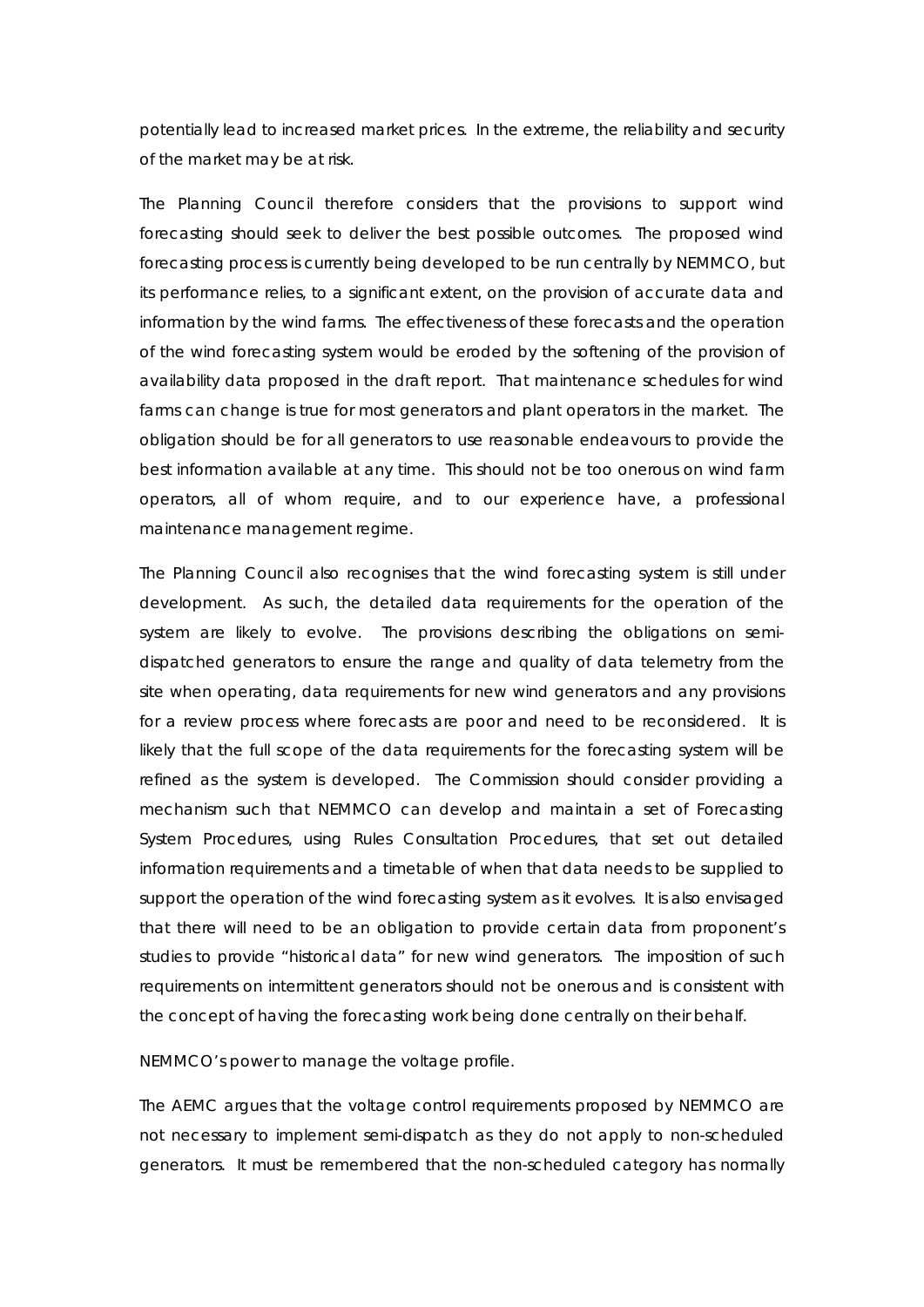contained generators that were small in capacity or contributed small amounts of energy to the network. Wind farms captured by the semi-dispatched Rules are larger than typical non-scheduled generators - in some cases, significantly larger. Intermittent generators also have, by their nature, a significant impact on the management of voltages on the grid. As such, the technical standards applied to intermittent generators often include reactive requirements and hence specialist voltage control provisions.

The Planning Council is concerned that the removal of these provisions in Chapter 4 removes the only routine power NEMMCO appears to have in the Rules to provide voltage set points and the like. We therefore consider that the voltage control provisions applying to other scheduled generators need to apply to intermittent generators to enable NEMMCO to manage the power system. NEMMCO having routine powers to fulfil this function is clearly preferable to them using *directions* to do so and should not be onerous. In fact, in most cases this would impose no costs at all on the intermittent generator.

## *Frequency control ancillary services (FCAS) regulation causer pays provisions*

The draft report argues that semi-dispatch does not require generation at a fixed target and thus semi-scheduled generators should not be penalised if they generate below their cap. It then modifies the provisions for the recovery of FCAS services applying to semi-dispatched generators. The Planning Council considers that the more important argument is that of market efficiency. We consider that all market participants, including semi-schedule generators, should contribute to the recovery of FCAS regulation costs in proportion to their contribution to the need for the service (i.e. in accordance with the "causer pays" principle in the current Rules). This has the objective of driving more efficient outcomes.

In the short term, wind generators can be configured to provide a frequency response and there are international examples where they are required to do so. The Horns Rev offshore wind farm, constructed in 2002, is one such example and the IEA wind integration project 25 states that:

"modern wind turbines are still developing and have possibilities for both tolerance and management of voltage and frequency variations."

Wind generators could choose to do provide at least limited frequency regulation in the future if the price signals were sufficient to drive such a response. In dynamic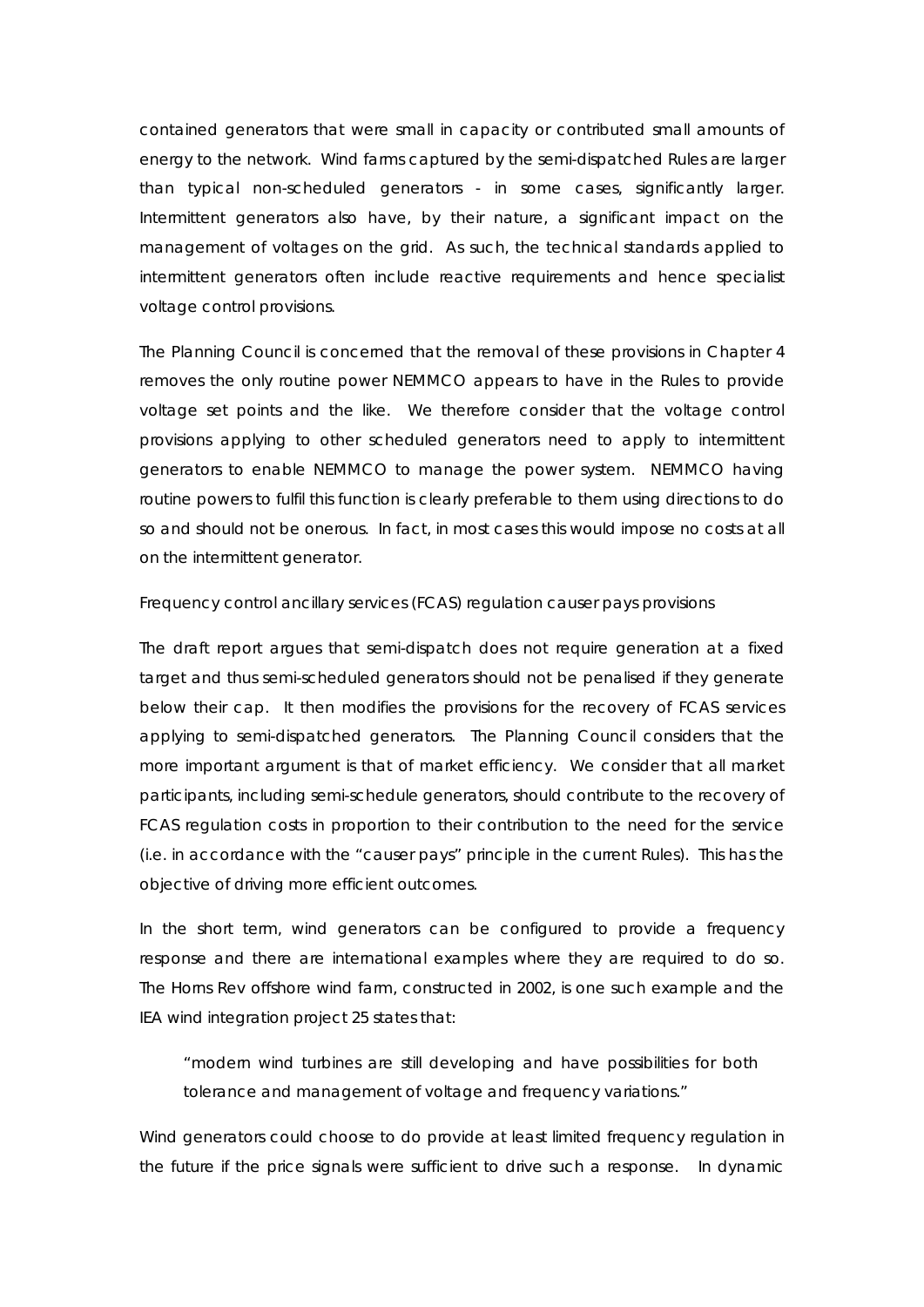efficiency terms, wind generators make investment decisions on the location and size of their plant and the value of diversity needs to be part of their considerations. In the wider sense, they will be making decisions as to whether to invest in more wind generation or other generation alternatives such as solar, biomass, geothermal and the like which offer different operating modes and patterns of generation.

These dynamic efficiency impacts are critical to the longer term performance of the NEM. If efficient costs are not reflected through to generators of all types, a suboptimal mix of investment can arise. There is a significant advantage to the market in diversity of location and diversity of generation source. In fact, if efficient costs are not reflected through to wind farms in particular, there would eventually need to be a hard cap on the number of wind farms allowed to connect to the system as the "right" level would not be managed by market forces.

Exempting Semi-dispatched generators from participation in the causer pays arrangements compromises the recovery of the FACS costs and undermines the accountability of all generators for their contribution to the control of the quality of power to customers. If they do not pay for any additional costs they may cause, the potentially increased cost of ancillary services simply fall to customers, who can take no action at all in response.

Efficient allocation of ancillary service prices would be best delivered by measuring each wind farm's output against the dispatch forecast provided by the Unconstrained Intermittent Generation Forecaster or the dispatch cap if it applies for the dispatch interval. This is directly analogous to the "causer pays" approach applied to all other generators.

#### *Grandfathering provisions*

Under the Draft Rule as proposed, existing intermittent generators and those committed to construction in the 2007 Statement of Opportunities will not be required to participate in the semi-dispatch arrangements. The Planning Council supports grandfathering of technical standards as changing plant in response to changing technical expectations over time could be prohibitively expensive and an unreasonable cost on an investor who meet salient requirements at the time. However, the Commission has extended the coverage of 'grandfathering' here to protect a group of generators from efficient Rule changes and from the operation of network constraints. Other generators are not protected from subsequent changes to network constraints or the imposition of new constraints as congestion emerges.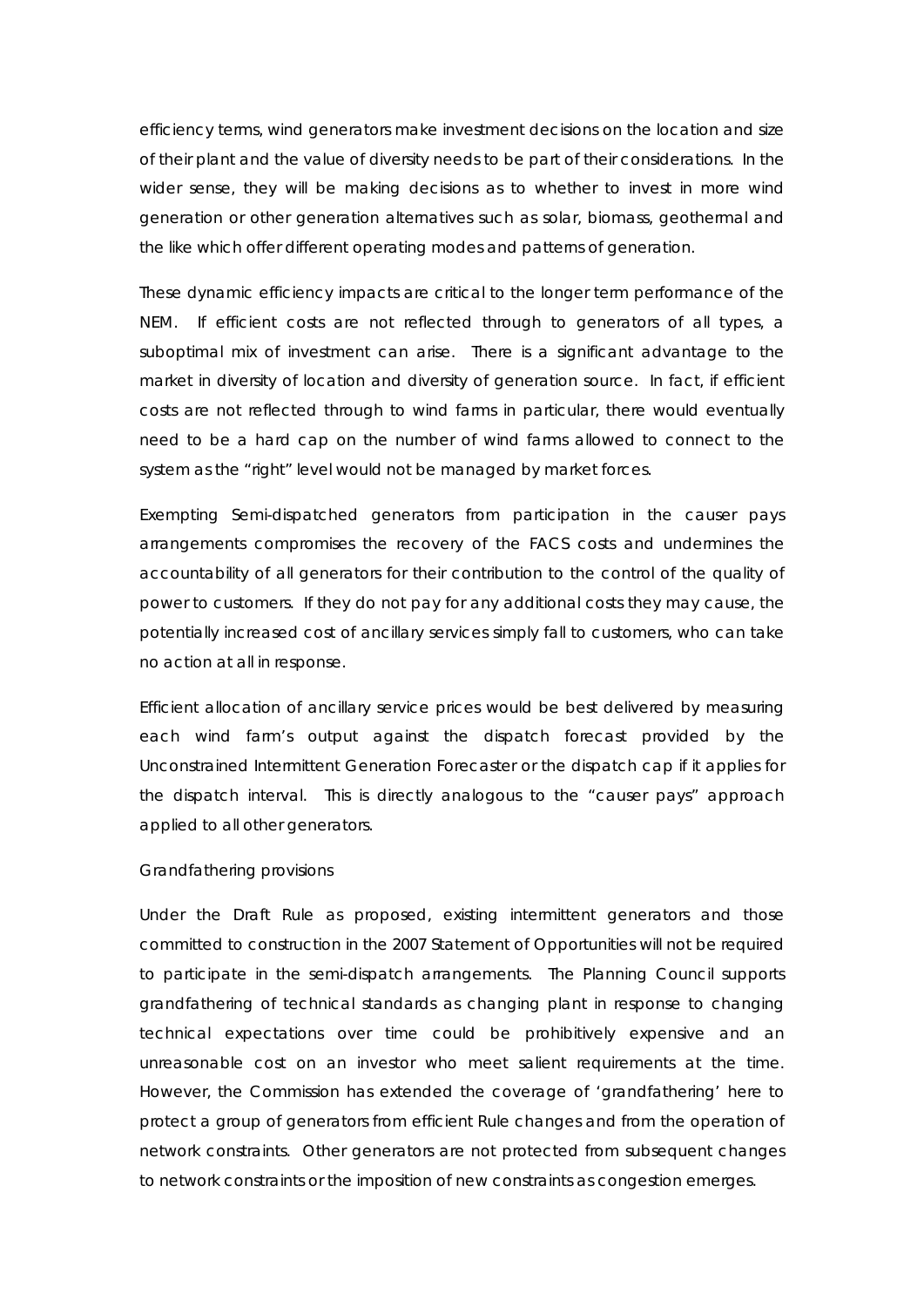While the imposition of changed regulations on market participants is not ideal, the Planning Council considers that the semi-dispatch arrangements should apply as broadly as possible. This will not only help in the optimisation of dispatch and the maintenance of network security but will also maximise the scope for investment in further renewable generation. In order to maintain a level playing field for the new generators entering the market the AEMC should consider the application of the semi-dispatch provisions to all wind farms over 30 MWs.

In the absence of applying the provisions to all existing wind farms over 30 MWs, the provisions should at least also apply to existing wind farms that have the requirement to control their output as part of their connection agreements or licence conditions. The market operating arrangements are based around the role of NEMMCO as the independent, central system controller. It seems inconsistent with this design, with the objective of efficiency and the need to maintain system security, to have some generators controlled by their connecting TNSP and others by NEMMCO. A provision should therefore be drafted to require existing generators with connection agreements that incorporate generation dispatch limitation clauses to be classified as semi-dispatched and for the transfer of the existing generator control arrangements in these cases.

#### **Conclusion**

The new semi-dispatch arrangements under consideration provide a mechanism for intermittent generators to be included in the optimisation within the market dispatch and should allow economic efficiency to be maintained with high levels of intermittent generation. The requirements are not onerous when compared with international experience and the New Zealand electricity market has already implemented the equivalent of semi-dispatch for all wind farms in that country.

The practical experience of investment in South Australia since the introduction of the new licence requirements makes it clear that the requirements will not act to deter new entrants. Proponents in South Australia have indicated that the development of dedicated systems to enable them to participate in the market as scheduled generators have cost significantly less than \$100k. Since requiring that wind farms meet higher technical standards, support wind forecasting, classify as scheduled generators and pay ancillary services costs, ESCOSA has granted licences to more than 400 MW of wind generation. This is more wind generation than has been installed in any other State. Indeed South Australian proponents have commented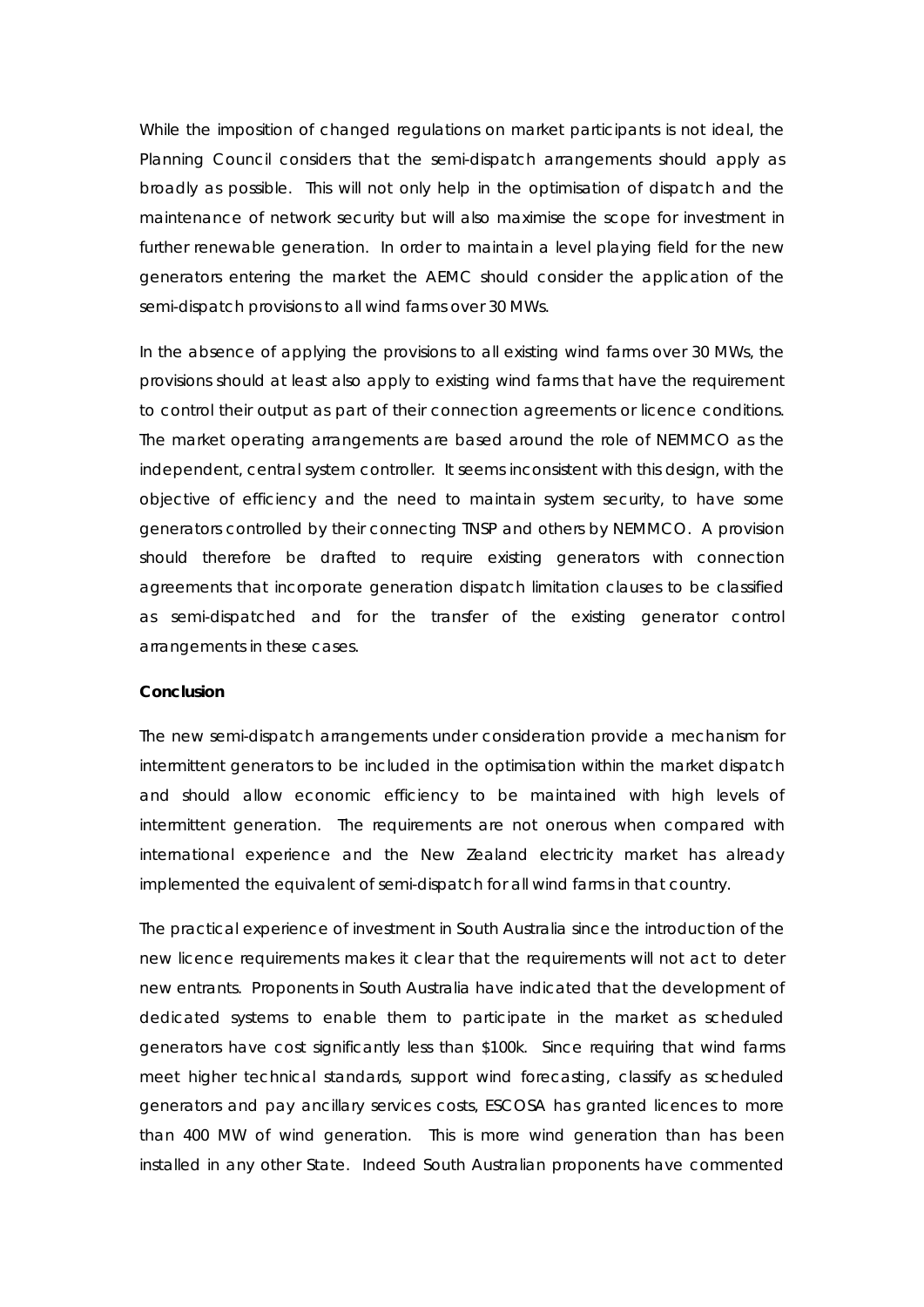publicly that the licence provisions established in South Australia have created a situation that supports significant future wind development.

There seems to be no doubt that the wind industry is likely to experience another rapid period of growth. The Planning Council anticipates that there will be in the order of 1300-1500 MW of wind farms operating in South Australia within a few years and over 7,000 MW in Australia within a decade. We therefore appreciate the support the Commission has given to the formation of the semi-dispatch arrangements in their draft decision. This response argues for refinements in the following areas to ensure market efficiency is maintained with such high levels of intermittent generation in the market:

- o registration and aggregation;
- o incorporation of semi-scheduled generators into the pre-dispatch and projected assessment of system adequacy (PASA) processes;
- o forecasting;
- o NEMMCO's power to manage the voltage profile;
- o causer pays provisions for recovery of Frequency control ancillary services (FCAS) regulation costs; and
- o grandfathering provisions.

Not only can these provisions improve market efficiency, they should allow wind generation to maximise its role in the future development of the market without the need for arbitrary limits.

The Planning Council would welcome the opportunity to expand on any of the suggested changes if you or your staff would find that useful.

Yours sincerely,